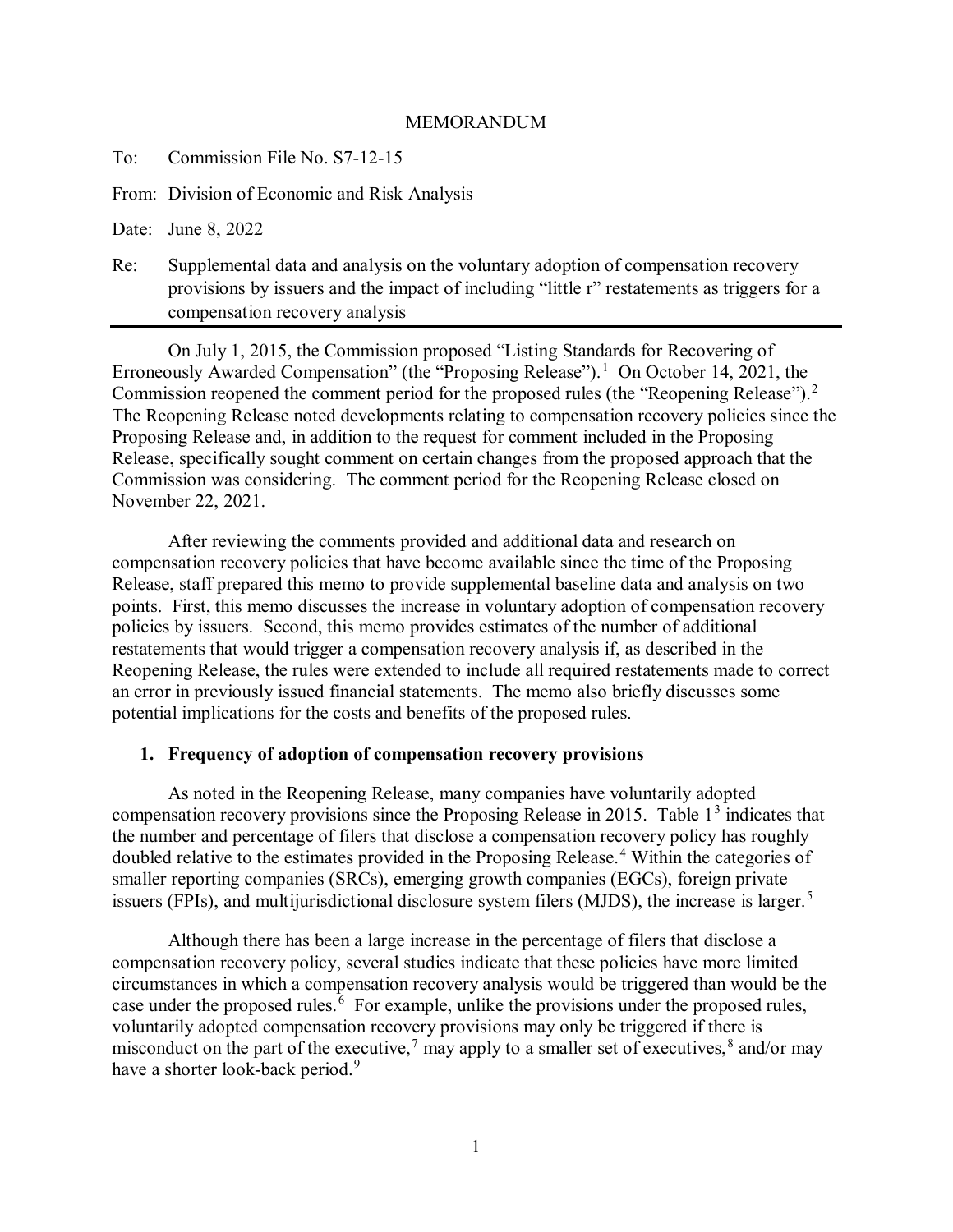The increase in the number of companies with voluntarily adopted compensation recovery provisions has implications for the expected benefits and costs of the proposed rules previously discussed in the Proposing Release. For example, the benefits of the proposed rules, including increased incentives to improve financial reporting<sup>[10](#page-5-3)</sup> and business practices,<sup>[11](#page-5-4)</sup> as well as reduced costs of incentive-based compensation,<sup>[12](#page-6-0)</sup> may be reduced if companies have already adopted strong compensation recovery provisions.<sup>[13](#page-6-1)</sup> In addition, we expect that the costs of the proposed rules, such as those associated with implementation and compliance, potential changes in reporting incentives,  $14$  and potential shifts in executive compensation  $15$  would likewise be mitigated under such circumstances. To the extent that companies are already disclosing information about voluntarily adopted recovery policies, the benefits and costs from the proposed disclosure requirements may be mitigated. We also note that other governance controls and market forces affecting executive compensation structure may mitigate the effects of the proposed rules.<sup>[16](#page-7-1)</sup> Thus we expect that the increase in voluntary adoption of compensation recovery provisions relative to the baseline in the Proposing Release may reduce the anticipated benefits and mitigate the anticipated costs of the proposed rules.

| Table 1<br>Number and Percentage of Filers that Disclose a Compensation Recovery Policy |                          |                                                               |                                         |                                                                |  |  |  |  |  |
|-----------------------------------------------------------------------------------------|--------------------------|---------------------------------------------------------------|-----------------------------------------|----------------------------------------------------------------|--|--|--|--|--|
|                                                                                         |                          | <b>Number of filers</b><br>that disclose a<br>recovery policy | Number of<br>filers affected<br>(total) | <b>Percent of filers</b><br>that disclose a<br>recovery policy |  |  |  |  |  |
| <b>All affected</b>                                                                     | 2021                     | 2,451                                                         | 5,364                                   | 46%                                                            |  |  |  |  |  |
| filers (total)                                                                          | <b>Proposing Release</b> | 1,116                                                         | 4,845                                   | 23%                                                            |  |  |  |  |  |
| <b>SRCs</b>                                                                             | 2021                     | 352                                                           | 1,039                                   | 34%                                                            |  |  |  |  |  |
|                                                                                         | Proposing Release        | 29                                                            | 706                                     | 4%                                                             |  |  |  |  |  |
| <b>EGCs</b>                                                                             | 2021                     | 31                                                            | 160                                     | 19%                                                            |  |  |  |  |  |
|                                                                                         | Proposing Release        | 9                                                             | 376                                     | 2%                                                             |  |  |  |  |  |
| SRC and EGC                                                                             | 2021                     | 71                                                            | 757                                     | 9%                                                             |  |  |  |  |  |
|                                                                                         | Proposing Release        | Included in the SRC or EGC category                           |                                         |                                                                |  |  |  |  |  |
| <b>FPIs</b>                                                                             | 2021                     | 178                                                           | 722                                     | 25%                                                            |  |  |  |  |  |
|                                                                                         | Proposing Release        | 17                                                            | 511                                     | 3%                                                             |  |  |  |  |  |
| <b>MJDS</b>                                                                             | 2021                     | 17                                                            | 132                                     | 13%                                                            |  |  |  |  |  |
|                                                                                         | Proposing Release        | $\boldsymbol{l}$                                              | 128                                     | $1\%$                                                          |  |  |  |  |  |
| All other filers                                                                        | 2021                     | 1,804                                                         | 2,554                                   | 71%                                                            |  |  |  |  |  |
|                                                                                         | Proposing Release        | 1,060                                                         | 3,124                                   | 34%                                                            |  |  |  |  |  |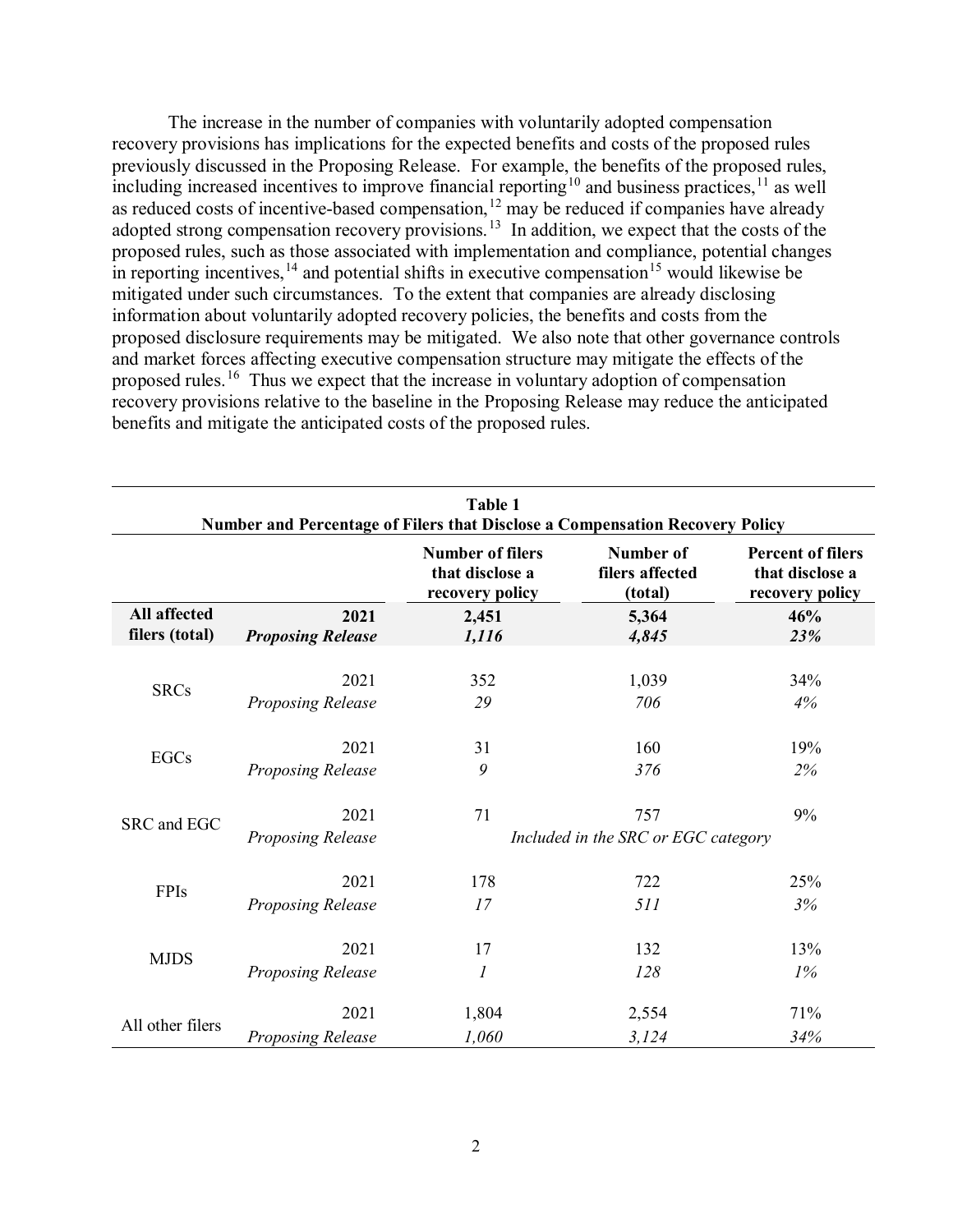## **2. Frequency of "little r" restatements**

As discussed in the Reopening Release, the Commission is considering whether the term "an accounting restatement due to material noncompliance" should be interpreted to include restatements that correct errors that resulted in a material misstatement in previously issued financial statements (commonly referred to as "Big R" restatements) as well as restatements that correct errors that would only result in a material misstatement if (a) the errors were left uncorrected in the current report or (b) the error correction was recognized in the current period (commonly referred to as "little r" restatements)<sup>[17](#page-7-2)</sup> as triggers for a compensation recovery analysis.

As shown in Table 2, we estimate that "little r" restatements may account for roughly three times as many restatements as "Big R" restatements in 2021, after excluding restatements by SPACs.<sup>[18](#page-7-3)</sup> Accordingly, if the final rules were to encompass both types of restatements, it would increase the total number of restatements that could potentially trigger a compensation recovery analysis that may result in recovery.

However, "little r" restatements may be less likely than "Big R" restatements to trigger a potential recovery of compensation. For example, "little r" restatements may be less likely to be associated with a decline in previously reported net income, <sup>[19](#page-7-4)</sup> and on average they are associated with smaller stock price reactions.<sup>[20](#page-8-0)</sup> As a result, if the final rules were to encompass both "Big R" and "little r" restatements, while there would be an increase in the number of restatements that would be included, the overall number of recoveries may not increase in proportion to the increase in the number of restatements that would be included. This, in turn, would mitigate the potential impact of including "little r" restatements on the expected benefits and costs associated with the proposed rules.

The potential inclusion of "little r" restatements may increase both the benefits and the costs associated with the proposed rules as discussed in the Proposing Release, due to the increase in the number of restatements that would be included compared to the proposed rules. For example, to the extent that companies may recover additional erroneously awarded compensation with the inclusion of "little r" restatements, the company may benefit from the availability of those additional funds for other productive uses,  $21$  and the implementation costs associated with those recoveries may also increase.<sup>[22](#page-8-2)</sup> In addition, the inclusion of "little r" restatements might increase the benefits associated with incentives for high quality financial reporting,  $23$  as well as incentives for value-enhancing business practices,  $24$  because more restatements would potentially be affected by the compensation recovery provisions. On the other hand, it is also possible that including "little r" restatements may increase potential incentives for executives to affect financial results through means that would not trigger compensation recovery,<sup>[25](#page-8-5)</sup> with one exception: including "little r" restatements would likely *mitigate* the potential for the proposed rules to create an incentive for managers to report misstatements as "little r" restatements rather than "Big R" restatements.<sup>26</sup> The inclusion of "little r" restatements may also increase the benefits<sup>[27](#page-8-7)</sup> and costs<sup>[28](#page-8-8)</sup> associated with potential shifts in managerial compensation.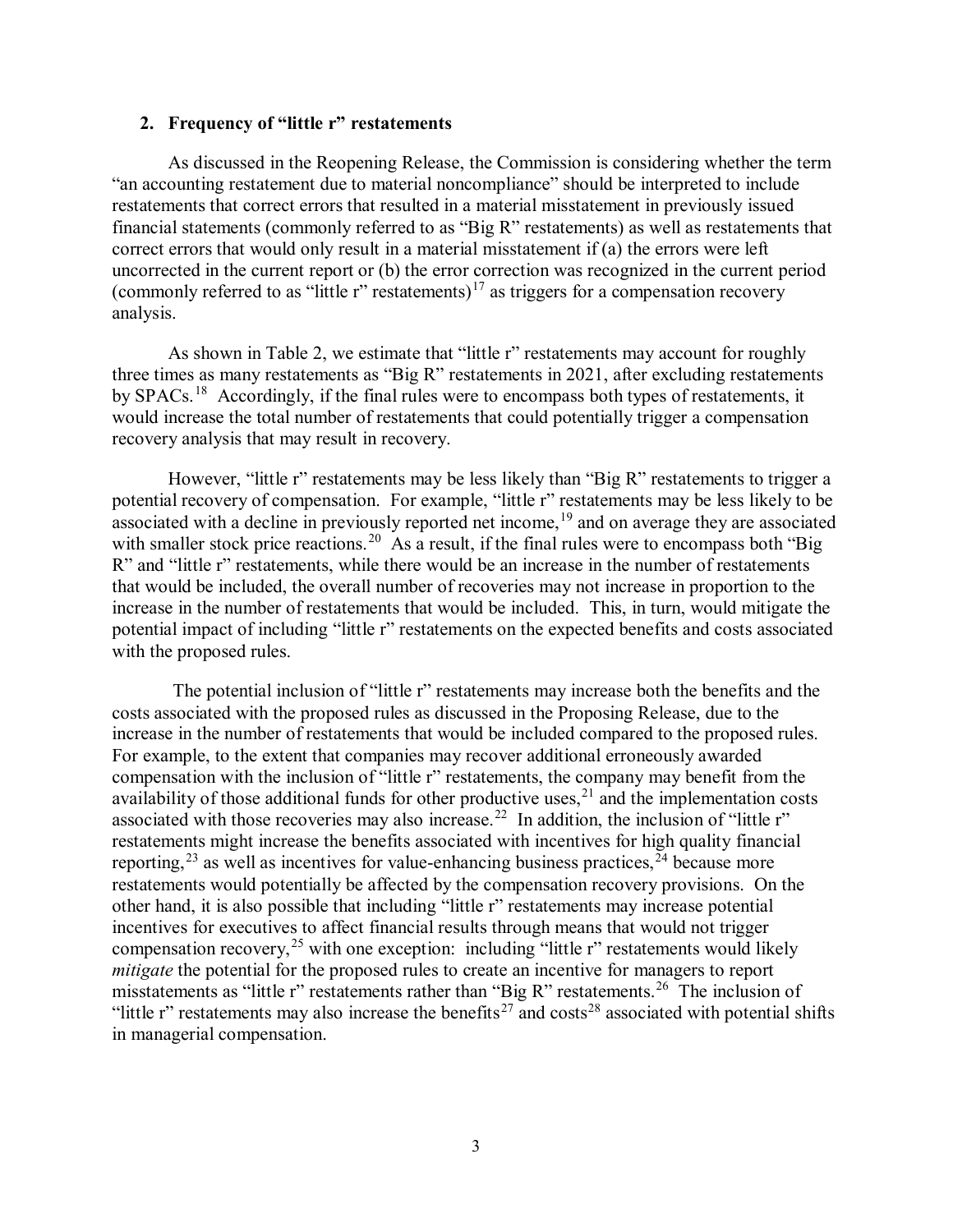| Frequency of "Big R" and "little r" Restatements       |                   |                                       |            |               |                                          |  |  |  |
|--------------------------------------------------------|-------------------|---------------------------------------|------------|---------------|------------------------------------------|--|--|--|
| <b>Source</b>                                          | <b>Date Range</b> | <b>Exchange</b><br><b>Listed Only</b> | #<br>Big R | #<br>little r | # little r<br>divided<br>by<br># Big $R$ |  |  |  |
| <b>Audit Analytics Database</b>                        |                   |                                       |            |               |                                          |  |  |  |
| 2021 (excluding                                        |                   |                                       |            |               |                                          |  |  |  |
| $SPACS$ <sup>29</sup>                                  | CY 2021           | <b>Yes</b>                            | 54         | 173           | 3.2x                                     |  |  |  |
| Audit Analytics, 2021                                  |                   |                                       |            |               |                                          |  |  |  |
| <b>Financial Restatements</b>                          |                   |                                       |            |               |                                          |  |  |  |
| (including SPACs) $30$                                 | CY 2021           | No                                    | 911        | 559           | 0.6x                                     |  |  |  |
| Audit Analytics, 2021<br><b>Financial Restatements</b> |                   |                                       |            |               |                                          |  |  |  |
| (excluding SPACs) $31$                                 | CY 2021           | No.                                   | 81         | 257           | 3.2x                                     |  |  |  |
|                                                        |                   |                                       |            |               |                                          |  |  |  |
| Audit Analytics, 2020                                  |                   |                                       |            |               |                                          |  |  |  |
| Financial Restatements <sup>32</sup>                   | CY 2020           | No.                                   | 79         | 246           | 3.1x                                     |  |  |  |
| Audit Analytics, 2019                                  |                   |                                       |            |               |                                          |  |  |  |
| Financial Restatements <sup>33</sup>                   | CY 2019           | No                                    | 85         | 334           | 3.9x                                     |  |  |  |
|                                                        |                   |                                       |            |               |                                          |  |  |  |
|                                                        | $10/15/08$ -      |                                       |            |               |                                          |  |  |  |
| Choudhary et al. <sup>34</sup>                         | 12/31/15          | Yes                                   | 88         | 229           | 2.6x                                     |  |  |  |

**Table 2**

As noted in the Proposing Release, the effects of the proposed rules may vary across different types of listed issuers. The effects could be greater (or lower) for SRCs, relative to non-SRCs, to the extent that SRCs use a higher (or lower) proportion of incentive-based compensation than other issuers or are more likely to restate financial disclosures. According to a recent study, U.S. issuers who are not accelerated filers accounted for approximately 53% of total U.S. issuer restatements in 2020.<sup>35</sup> Based on DERA staff analysis, in 2021, "little r" restatements accounted for approximately 71% of restatements by U.S. issuers who are not accelerated filers, a slightly smaller portion than all U.S. issuers (approximately  $80\%$ ).<sup>[36](#page-8-16)</sup>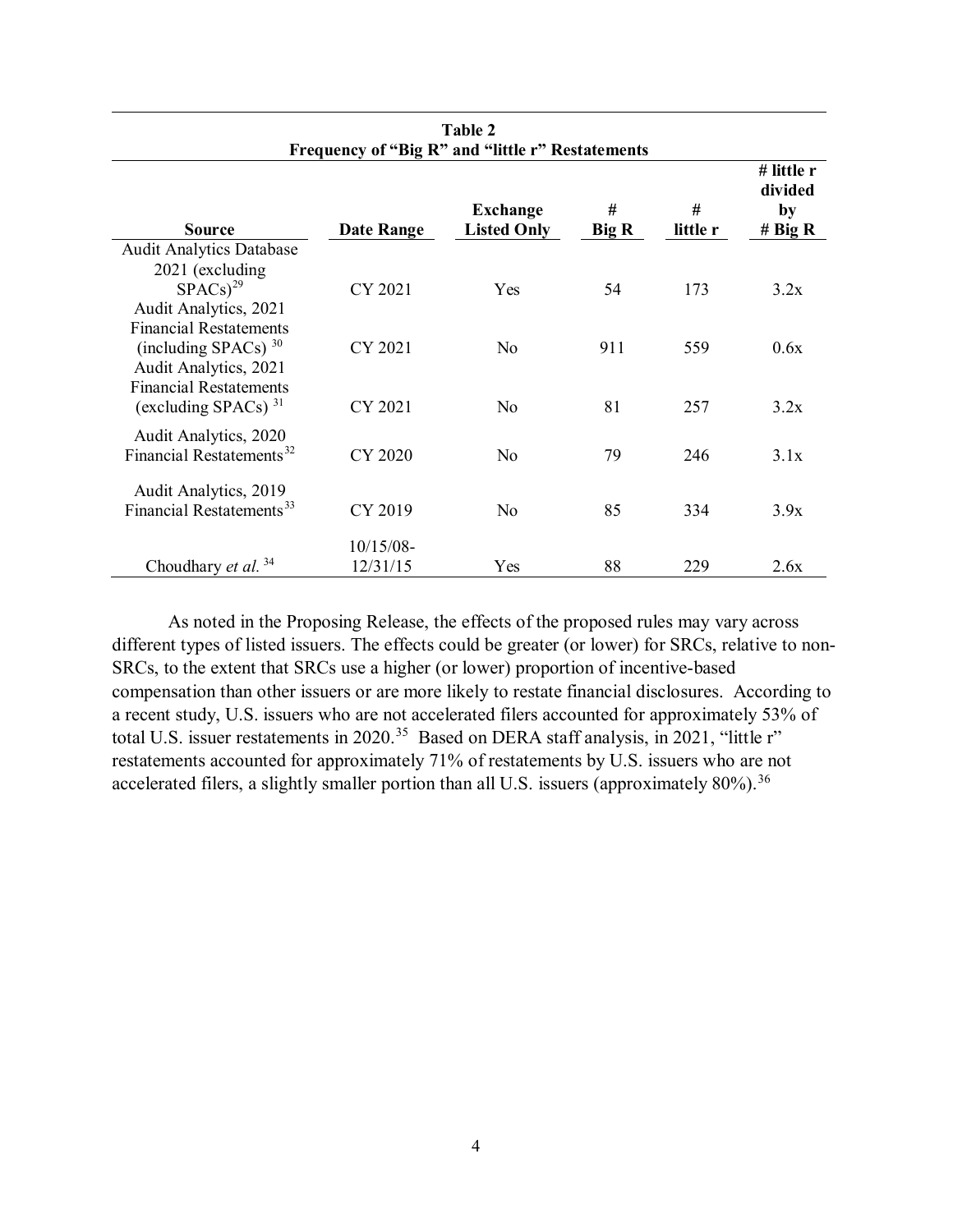<span id="page-4-1"></span>2 *See Reopening of Comment Period for Listing Standards for Recovery of Erroneously Awarded Compensation*, Release No. 34-93311 (Oct. 14, 2021) [86 FR 58232 (Oct. 21, 2021)].

<span id="page-4-2"></span>3 Table 1 provides an update of the figures on page 41172 of the Proposing Release. We estimate the number of issuers that have disclosed some form of compensation recovery policy based on Commission staff analysis of information disclosed in Form 10-K, Form 20-F, Form 40-F, and an issuer's annual proxy statement (DEF 14A) during calendar year 2021. Staff used text analysis and keyword searches similar to those of Ilona Babenko, Benjamin Bennett, John Bizjak, Jeffrey Coles, & Jason Sandvik, *Clawback Provisions and Firm Risk* (working paper June 21, 2021), *available at* <https://ssrn.com/abstract=4006661> (retrieved from SSRN Elsevier database). In contrast to the analysis provided in the Proposing Release, we modified the keyword search because the searches identified companies that disclosed they had *not* adopted or *were considering adopting*, compensation recovery provisions. Specifically, we eliminated 235 out of 5,364 (4%) of companies flagged by the keyword search because the disclosures indicated the absence or consideration of compensation recovery provisions rather than their presence. Also, in the proposing release analysis, we included the filer in the SRC or EGC category if the filer was both a SRC and an EGC. In Table 1, the 2021 SRC and EGC filers were classified into three mutually exclusive categories: SRCs (only), EGCs (only), and "SRC and EGC." These estimates are based on the number of filers, by unique CIK, that, pursuant to registering at least one class of equity securities under Section 12(b) of the Exchange Act, filed an annual report on Form 10-K, Form 20-F, or Form 40-F or an amendment thereto in calendar year 2021. Staff determined an issuer's Section 12(b) registration status based, in part, on the self-reported status disclosed on the annual report cover page, as well as other determining factors such as the number or holders of record, the issuer's total assets, and the issuer's filing history of long- and short-form registrations (on Form 10-12 or Form 8-A12, respectively), deregistration filings (on Form 15), and delisting filings (on Form 25 or Form 25-NSE). Examining filings in this manner involves a certain degree of error, and it is possible for issuers to be misclassified. Hence, all numbers in this memo are only estimates.

<span id="page-4-3"></span>4 The Proposing Release provided an estimate of the number of issuers that disclosed a compensation recovery policy between July 1, 2013, and June 30, 2014.

- <span id="page-4-4"></span>5 Other reports published since the Proposing Release provided information on the prevalence of compensation recovery provisions. *See*, *e.g.*, Babenko *et al.*, *supra* note 3 (finding that the percentage of firms with disclosed compensation recovery policies increased from less than 1% in 1996 to over 61% by the end of 2017); Meridian Compensation Partners, *2021 Corporate Governance and Incentive Design Survey* (Fall 2021), *available at* [https://www.meridiancp.com/insights/2021-corporate-governance-and](https://www.meridiancp.com/insights/2021-corporate-governance-and-incentive-design-survey/)[incentive-design-survey/](https://www.meridiancp.com/insights/2021-corporate-governance-and-incentive-design-survey/) (98% of the S&P 500 companies have adopted compensation recovery policies as of 2021); ClearBridge Compensation Grp., *The Clearbridge 100 Report for Mid-Cap Companies: Executive Compensation Policies* (Dec. 2020), *available at* [https://www.clearbridgecomp.com/wp](https://www.clearbridgecomp.com/wp-content/uploads/CB100-Report-for-Mid-Cap-Companies-Exec-Comp-Policies-12-11-20.pdf)[content/uploads/CB100-Report-for-Mid-Cap-Companies-Exec-Comp-Policies-12-11-20.pdf](https://www.clearbridgecomp.com/wp-content/uploads/CB100-Report-for-Mid-Cap-Companies-Exec-Comp-Policies-12-11-20.pdf) (83% of midcap (S&P 400) companies have adopted compensation recovery policies as of 2020). We also note that many companies have implemented compensation "holdbacks," which is deferred compensation that has been accrued but not yet been paid to the executive. According to some researchers, depending on the compensation structure, a "holdback" provision may have similar incentive effects as compensation recovery provisions. *See, e.g.*, Stuart L. Gillian & Nga Nguyen, *Clawbacks, Holdbacks, and CEO Contracting*, 30 J. APPL. CORP. FIN. 53 (2018).
- <span id="page-4-5"></span>6 *See, e.g.*, Tor-Erik Bakke, Hamed Mahmudi, & Aazam Virani, *The Value Implications of Mandatory Clawback Provisions* (working paper June 28, 2018), *available at* <https://ssrn.com/abstract=2890578> (retrieved from SSRN Elsevier database) (as of 2014-2015, only 5% (43 of 1,123) of companies with a voluntarily adopted compensation recovery policy have policies that are comparable to the Proposing Release); *see also* Meridian Compensation Partners, *supra* note 5; ClearBridge Compensation Grp., *supra* note 5. *Cf.* Michael H.R. Erkens, Yingjin Hila Gan, & Burcin Yurtoglu, *Not all clawbacks are the same:*

<span id="page-4-0"></span> $\frac{1}{1}$  *See Listing Standards for Recovery of Erroneously Awarded Compensation*, Release No. 34-75342 (July 1, 2015) [80 FR 41143 (July 14, 2015)].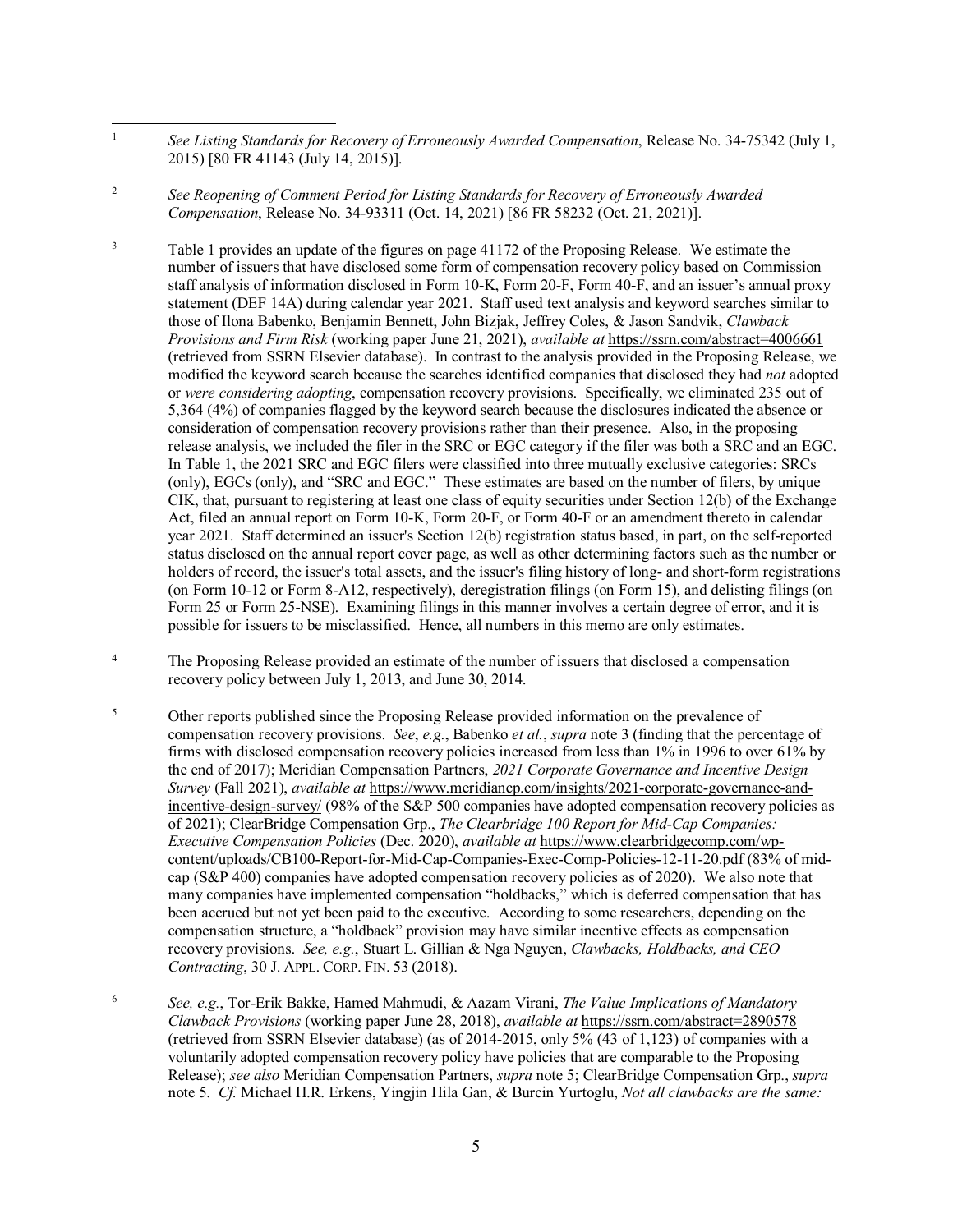*Consequences of strong versus weak clawback provisions*, 66 J. ACCT. & ECON. 291 (2018) (developing a "Clawback Strength Index," and finding that adopters of stronger policies experience more benefits).

<span id="page-5-0"></span>7 *See* Rachel Thompson, *Reporting Misstatements as Revisions: An Evaluation of Managers' Use of Materiality Discretion*, (SSRN working paper Sept. 17, 2021), *available at* <https://ssrn.com/abstract=3450828> (retrieved from SSRN Elsevier database) (finding that 52 of 98 companies with compensation recovery provisions require fraud or misconduct as a condition of the recovery); Babenko *et al*., *supra* note 3 (finding that 69% of compensation recovery policies specify that recovery applies only to persons directly responsible for the triggering event).

<u>.</u>

- <span id="page-5-1"></span>8 As of 2021 approximately 60% of a representative sample of S&P 500 companies had compensation recovery policies that applied to current key executives (*e.g.*, Section 16 officers); approximately 23% applied to all incentive (annual and/or equity) plan participants; approximately 13% percent applied to current and former key executives; and the remaining 4% applied to current named executive officers only. *See* Meridian Compensation Partners, *supra* note 5; *see also* Shearman & Sterling LLP, *Corporate Governance & Executive Compensation Survey 2021* (2021), *available at*  [https://www.shearman.com/Perspectives/2021/11/Shearman-Releases-19th-Annual-Corporate-Governance](https://www.shearman.com/Perspectives/2021/11/Shearman-Releases-19th-Annual-Corporate-Governance-and-Executive-Compensation-Survey)[and-Executive-Compensation-Survey](https://www.shearman.com/Perspectives/2021/11/Shearman-Releases-19th-Annual-Corporate-Governance-and-Executive-Compensation-Survey) (reporting similar results from a survey of the 100 largest U.S. public companies).
- <span id="page-5-2"></span>9 For instance, Babenko *et al.*, *supra* note 3, report that 63% of companies have a disclosed "statute of limitations" for the compensation recovery policy that is less than three years.
- <span id="page-5-3"></span>10 *See* Proposing Release at 41174-76. Recent studies have further discussed this potential effect of compensation recovery provisions on financial reporting. *See* Henry K. Mburu & Alex P. Tang, *Voluntary Clawback Adoption and Analyst Following, Forecast Accuracy, and Bias*, 18 J. ACCT & FIN. 106 (2018) (finding that voluntary adoption of compensation recovery provisions leads to an increase in analyst coverage and analyst accuracy, as well as reduced optimistic bias by analysts); Mark A. Chen, Daniel Greene, & James E. Owers, *The Costs and Benefits of Clawback Provisions in CEO Compensation*, 4 REV. CORP. FIN. STUD. 108 (2015) (finding lower earnings variability and reduced aggressiveness in financial reporting after voluntary adoption of a compensation recovery provision); Bradley Benson, Agnes Cheng, & Cathy Liu, *Will the Adoption of Clawback Provisions Mitigate Earnings Management?*, 18 J. ACCT. & FIN. 61 (2018) (finding that when compensation recovery provisions are implemented by a company with an independent board, earnings quality improves).
- <span id="page-5-4"></span><sup>11</sup> *See* Proposing Release at 41174 (noting that the proposed rules may lead to changes in business practices for the issuer). Several recent studies have provided additional evidence of the effect on managerial decisions in the context of voluntarily adopted compensation recovery policies. *See, e.g.*, Yu-Chun Lin, *Do Voluntary Clawback Adoptions Curb Overinvestment?*, 25 CORP. GOVERN. INT'L REV. 255 (2017) (finding that compensation recovery provisions mitigate overinvestment); Dina El-Mahdy, *The Unintended Consequences of Voluntary Adoption of Clawback Provisions on Managerial Ability*, 60 ACCT. & FIN. 2493 (2020) (finding that voluntary adoption of compensation recovery provisions is associated with an increase in productivity as measured by revenues generated for a given level of costs); Thomas Kubrick, Thomas Omer, & Zac Wiebe, *The Effect of Voluntary Clawback Adoptions on Corporate Tax Policy*, 95 ACCT. REV. 259 (2020) (finding that adoption of compensation recovery provisions may lead to more effective tax planning and lower effective tax rates); Anna Brown, Paquita David-Friday, Lale Guler, & Carol Marquardt, *M&A Decisions and US Firms' Voluntary Adoption of Clawback Provisions in Executive Compensation Contracts*, 42 J. BUS. FIN. & ACCT. 237 (2015) (finding that adoption of compensation recovery provisions leads to improved decisions in the context of mergers and acquisitions); Matteo P. Arena & Nga Nguyen, *Compensation Clawback Policies and Corporate Lawsuits*, 27 J. FIN. REG. & COMPLIANCE 70 (2019) (finding that after the adoption of compensation recovery provisions, litigation risk significantly declines). One paper finds that firms' investment risk decreases with the voluntary adoption of a compensation recovery provision, but notes that this effect may be either value-increasing or valuedecreasing, depending on the circumstances. *See* Yu Chen & Carol Vann, *Clawback Provision Adoption, Corporate Governance, and Investment Decisions*, 44 J. BUS. FIN. ACCT. 1370 (2017) (finding that after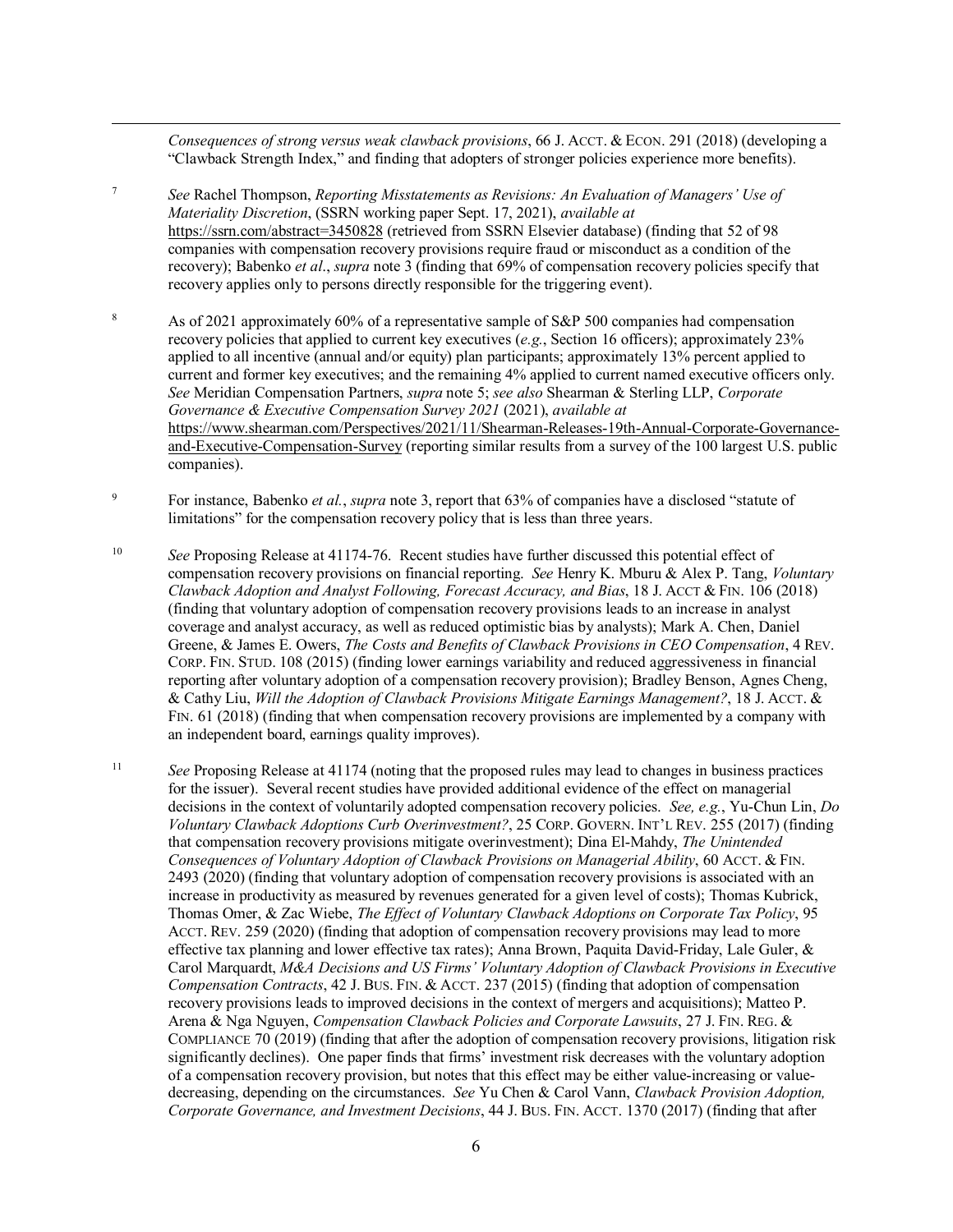adopting a compensation recovery provision, firms' abnormal investment decreases and the firms' investments are less risky).

<u>.</u>

<span id="page-6-0"></span><sup>12</sup> *See* Proposing Release at 41179 ("The implementation of a mandatory recovery policy may also make it less costly overall to use incentive-based compensation. Without a recovery policy, as noted above, a compensation package with significant incentive-based compensation components based on financial reporting measures may provide incentives for an executive to engage in conduct that could result in inaccurate financial reporting."). This effect was also observed in recent studies examining voluntarily adopted compensation recovery provisions. *See, e.g.*, Peter Kroos, Mario Schabus & Frank Verbeeten, *Voluntary Clawback Adoption and the use of Financial Measures in CFO Bonus Plans*, 93 ACCT. REV. 213 (2018) (finding that adoption of compensation recovery provisions is associated with greater CFO bonus incentives because such compensation recovery provisions serve as an effective check on the ability of CFOs to manipulate the performance metrics that could influence their performance-based compensation); Hanni Liu, Harrison Liu, & K.K. Raman, *The Impact of Clawback Adoption on Executive Cash Compensation Structure* (working paper Jan. 14, 2019), *available at* <https://ssrn.com/abstract=3315571> (retrieved from SSRN Elsevier database) (finding that voluntary adoption of compensation recovery provisions is associated with greater sensitivity between negative firm performance and CEO bonuses, making it more comparable to the general sensitivity between positive firm performance and CEO bonuses); Chen *et al.*, *supra* note 10 (finding that compensation recovery provisions are associated with greater CEO pay-for-performance sensitivity).

<span id="page-6-1"></span>13 Bakke *et al*., *supra* note 6, find that firms without a compensation recovery provision experienced positive abnormal returns around the announcement of the Proposing Release, relative to firms with an existing compensation recovery provision. These results suggest that the effects of the proposed rules would provide a net benefit to companies that do not have a compensation recovery provision, but that the aggregate benefits of the rulemaking would be reduced due to the increase in companies with compensation recovery provisions in place. More broadly, there is evidence regarding the benefits of compensation recovery provisions for adopting companies. *See, e.g.*, Mai Iskandar-Datta & Yonghang Jia, *Valuation Consequences of Clawback Provisions*, 88 ACCT. REV. 171 (2013) (finding that shareholders of companies that adopt voluntary recovery provisions experience statistically significant positive stock-valuation consequences, and that companies with previous financial restatements had the largest gains).

<span id="page-6-2"></span><sup>14</sup> The Proposing Release discussed, among other costs, the possibility that the rulemaking could create incentives for executives to affect financial results through means that would not trigger compensation recovery. *See* Proposing Release at 41175. Studies since the Proposing Release have further explored this potential cost. Compensation recovery provisions may encourage managers to make suboptimal operational decisions rather than suboptimal accounting decisions to meet financial targets. *See* Gary C. Biddle, Lilian H. Chan, & Jeong Hwan Joo, *Clawback Adoptions, Managerial Compensation Incentives, Capital Investment Mix and Efficiency* (working paper Dec. 28, 2021), *available at* <https://ssrn.com/abstract=3042973> (retrieved from SSRN Elsevier database) (finding that the adoption of compensation recovery provisions induces shifts in the capital investment mix that reduce capital investment efficiency); Sohyung Kim, Cheol Lee, & Sanatanu Mitra, *Other Side of Voluntary Clawback Provisions in Executive Compensation Contracts: Evidence From the Investment Efficiency*, 25 REV. PACIFIC BASIN FIN. MKTS. & POLICIES 1 (2022) (finding evidence that the voluntary adoption of compensation recovery policies decreases the investment efficiency in the post-adoption period, especially for companies whose ex ante probability of underinvestment is high). Consistent with the possibility that compensation recovery provisions may create incentives to reduce R&D expenditures, Bakke *et al.*, *supra* note 6, find that the stock price reaction to the Proposing Release is less positive for companies with high cash flow activity and companies engaged in R&D activity, and it is negative for companies that have already adopted a compensation recovery provision and are engaged in R&D. Also, compensation recovery provisions may increase the incentives for managers to use non-GAAP measures and to conclude that accounting errors are not material to the previous period. *See* Hangsoo Kyung, Hakyin Lee, & Carol Marquardt, *The Effect of Voluntary Clawback Adoption on Non-GAAP Reporting*, 67 J. ACCT. & ECON. 175 (2019) (finding that non-GAAP earnings disclosure frequency increases and non-GAAP exclusion quality decreases after voluntary adoption of compensation recovery provisions, consistent with a more opportunistic use of non-GAAP reporting); Thompson, *supra* note 7 (finding that companies with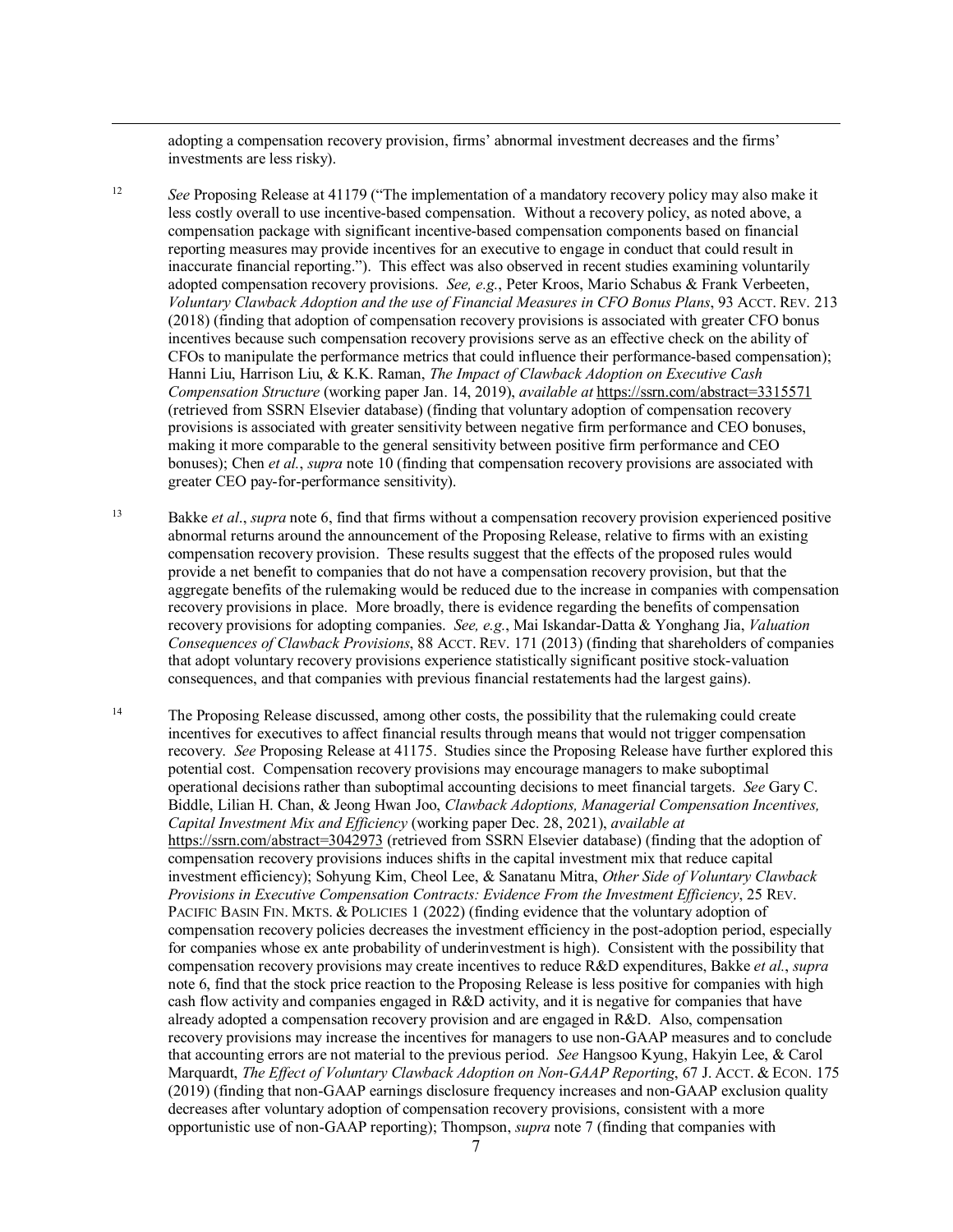compensation recovery provisions are more likely to report misstatements as revisions instead of restatements).

<u>.</u>

- <span id="page-7-0"></span><sup>15</sup> The Proposing Release discussed how the proposed rules may create an incentive to shift compensation from forms that are subject to recovery to forms that are not subject to recovery. *See* Proposing Release at 41176. Some recent studies have found support for this outcome. *See* Chen *et al.*, *supra* note 10 (finding that compensation recovery provisions are associated with higher CEO compensation.); Ramachandran Natarajan & Kenneth Zheng, *Clawback Provision of SOX, Financial Misstatements, and CEO Compensation Contracts*, 34 J. ACCT., AUDITING & FIN. 74 (2019) (finding that compared with control firms, companies with a high restatement likelihood where the CEO is the chair of the board exhibit an increase in CEO salaries between the pre- and post-SOX periods, suggesting that in the post-SOX period influential CEOs are able to receive higher salaries that are not subject to the SOX Section 304 clawback provision). By contrast, Erkens *et al.*, *supra* note 6, find results suggesting that while CEO incentive based compensation may be reduced for adopters of strong compensation recovery provisions, for those companies, CEO total compensation is also reduced. The authors suggest that the findings may indicate that the adoption of strong compensation recovery provisions is associated with a broader reform package. Similarly, Iskandar-Datta *et al.*, *supra* note 13, find no evidence that compensation recovery provisions entail costs in the form of higher CEO compensation following adoption nor do they influence the design of compensation contracts.
- <span id="page-7-1"></span><sup>16</sup> Through say-on-pay votes and investor engagement, investors may have influence on the design of executive compensation. Recent evidence indicates some investor dissatisfaction with performance-based pay (*see, e.g.*, Council of Institutional Investors, *Policies on Corporate Governance* § 5 Executive Compensation (rev. Mar. 7, 2022), *available at* [https://www.cii.org/corp\\_gov\\_policies#exec\)](https://www.cii.org/corp_gov_policies#exec) as well as a growing interest in non-financial metrics (*see, e.g.*, PwC, *Purpose driven leadership: the evolving role of ESG metrics in executive compensation plans* (Mar. 2022), *available at*  [https://www.pwc.com/us/en/services/governance-insights-center/library/esg-metrics-compensation](https://www.pwc.com/us/en/services/governance-insights-center/library/esg-metrics-compensation-plans.html)[plans.html\)](https://www.pwc.com/us/en/services/governance-insights-center/library/esg-metrics-compensation-plans.html). In addition, the board, via the compensation committee, has oversight over executive compensation, and typically weighs a number of considerations in determining how best to incentivize performance. *See, e.g.*, Alex Edmans, Xavier Gabaix, & Dirk Jenter, *Executive Compensation: A Survey of Theory and Evidence*, *in* THE HANDBOOK OF THE ECONOMICS OF CORPORATE GOVERNANCE 383 (Benjamin Hermalin & Michael S. Weisbach. ed., 2017) (describing the influences of boards, executives, and institutional factors such as legislation, taxation, accounting policy, compensation consultants, and proxy advisory firms on compensation outcomes).
- <span id="page-7-2"></span><sup>17</sup> Studies cited herein and data included in this memo on "little r" restatement frequency may define "little r" restatements differently than this definition, and are generally based on the total number of revisions to previously-issued financial statements where the issuer did not file an Item 4.02 8-K.
- <span id="page-7-3"></span>18 Special Purpose Acquisition Companies (SPACs) have been excluded from the count of both "Big R" and "little r" restatements in 2021; including restatements by SPACs would have yielded 837 "Big R" and 474 "little r" restatements in 2021. *See also* Paul Munter, Acting Chief Accountant, SEC, *Assessing Materiality: Focusing on the Reasonable Investor When Evaluating Errors* (Mar. 9, 2022), *available at*  <https://www.sec.gov/news/statement/munter-statement-assessing-materiality-030922> (noting that "little r" restatements as a percentage of total restatements rose to nearly 76% in 2020, up from approximately 35% in 2005); Preeti Choudhary, Kenneth Merkley, & Katherine Schipper, *Immaterial Error Corrections and Financial Reporting Reliability*, 38 CONTEMPORARY ACCT. RES. 2423 (2021) (reporting on numbers of "Big R" and "little r" restatements between October 2008 and December 2015).
- <span id="page-7-4"></span>19 *See* Choudhary *et al.*, *supra* note 18 (finding that 60% of "Big R" restatements are associated with a negative impact on net income, whereas 25% of "little r" restatements have that effect); Thompson, *supra* note 7 (finding that 74% of "Big R" and 31% of "little r" restatements have a negative effect on net income); Christine Tan & Susan Young, *An Analysis of 'Little r' Restatements*, 29 ACCT. HORIZONS 667 (2015) (finding that 11.8% of "little r" restatements revise net income downwards).